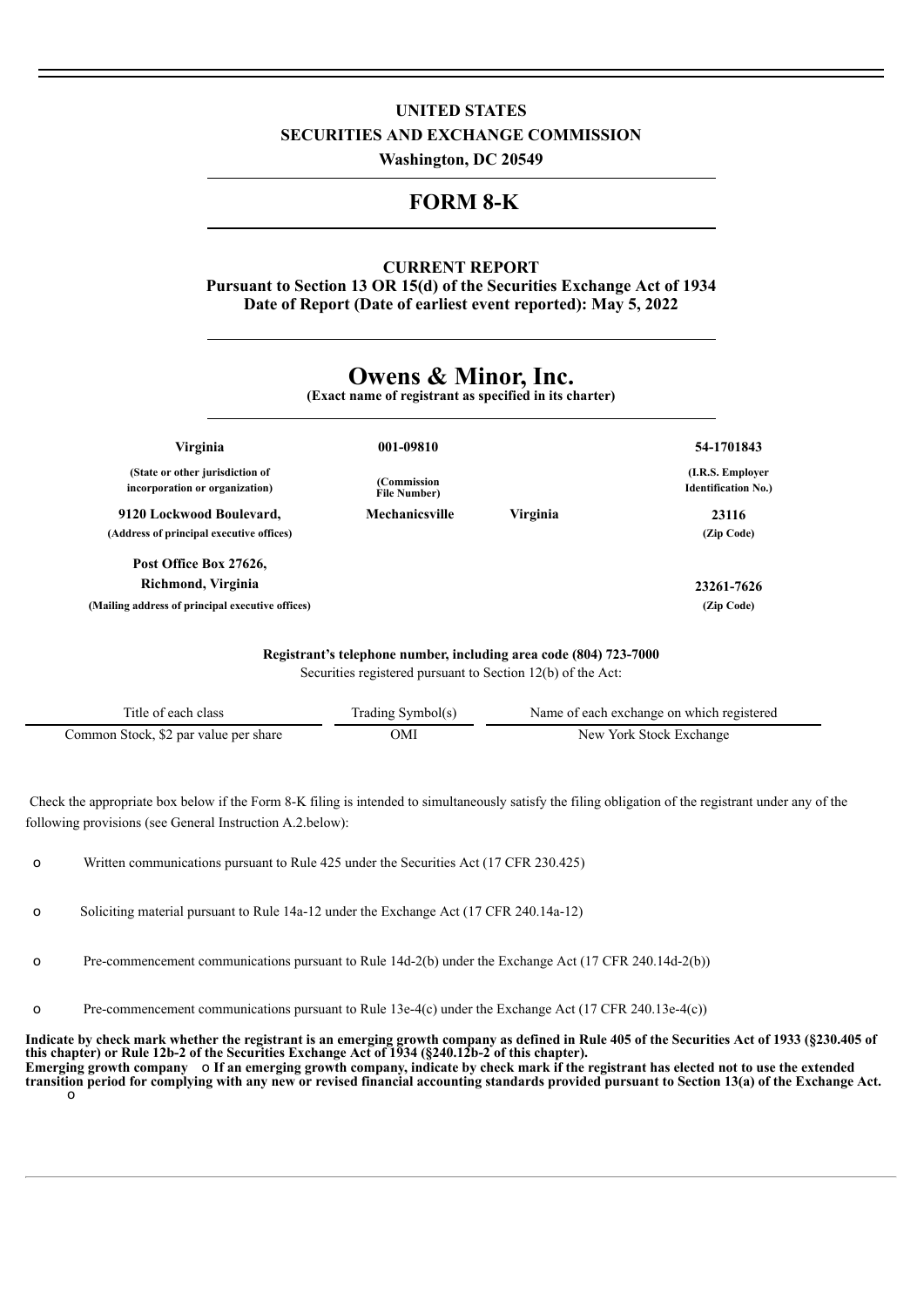#### **Item 7.01 Regulation FD Disclosure.**

Owens & Minor, Inc. (the "Company") is filing this Current Report on Form 8-K to furnish certain unaudited summary financial information to reconcile the historical Apria, Inc. definition of Adjusted EBITDA to the Owens & Minor, Inc. definition of Adjusted EBITDA for the twelve months ended March 31, 2022. This reconciliation is intended to provide clarity for investors on the Apria Adjusted EBITDA figure presented in our May 3, 2022 Form 8-K, Exhibit 99.1.

The Company is furnishing the summary financial information attached hereto as Exhibit 99.1 pursuant to Item 7.01 of Form 8-K. In accordance with General Instruction B.2 of Form 8-K, the information in this Item 7.01, including Exhibit 99.1, shall not be deemed "filed" for the purposes of Section 18 of the Securities Exchange Act of 1934, as amended, or otherwise subject to the liability of that section, nor shall it be deemed incorporated by reference in any filing under the Securities Act of 1933, as amended, except as shall be expressly set forth by specific reference in such a filing.

#### **Item 9.01 Financial Statements and Exhibits.**

(d) Exhibits.

| 99.1 | Unaudited summary Apria adjusted EBITDA reconciliation for Owens & Minor, Inc. and its subsidiaries for<br>the twelve months ended March 31, 2022 (furnished pursuant to Item 7.01) |
|------|-------------------------------------------------------------------------------------------------------------------------------------------------------------------------------------|
| 104  | Cover Page Interactive Data File (the cover page XBRL tags are embedded in the Inline XBRL document)                                                                                |

#### **SIGNATURE**

Pursuant to the requirements of the Securities Exchange Act of 1934, the registrant has duly caused this report to be signed on its behalf by the undersigned thereunto duly authorized.

**OWENS & MINOR, INC.**

Date: May 5, 2022 By: /s/ Nicholas J. Pace

Name: Nicholas J. Pace Title: Executive Vice President, General Counsel and Corporate Secretary